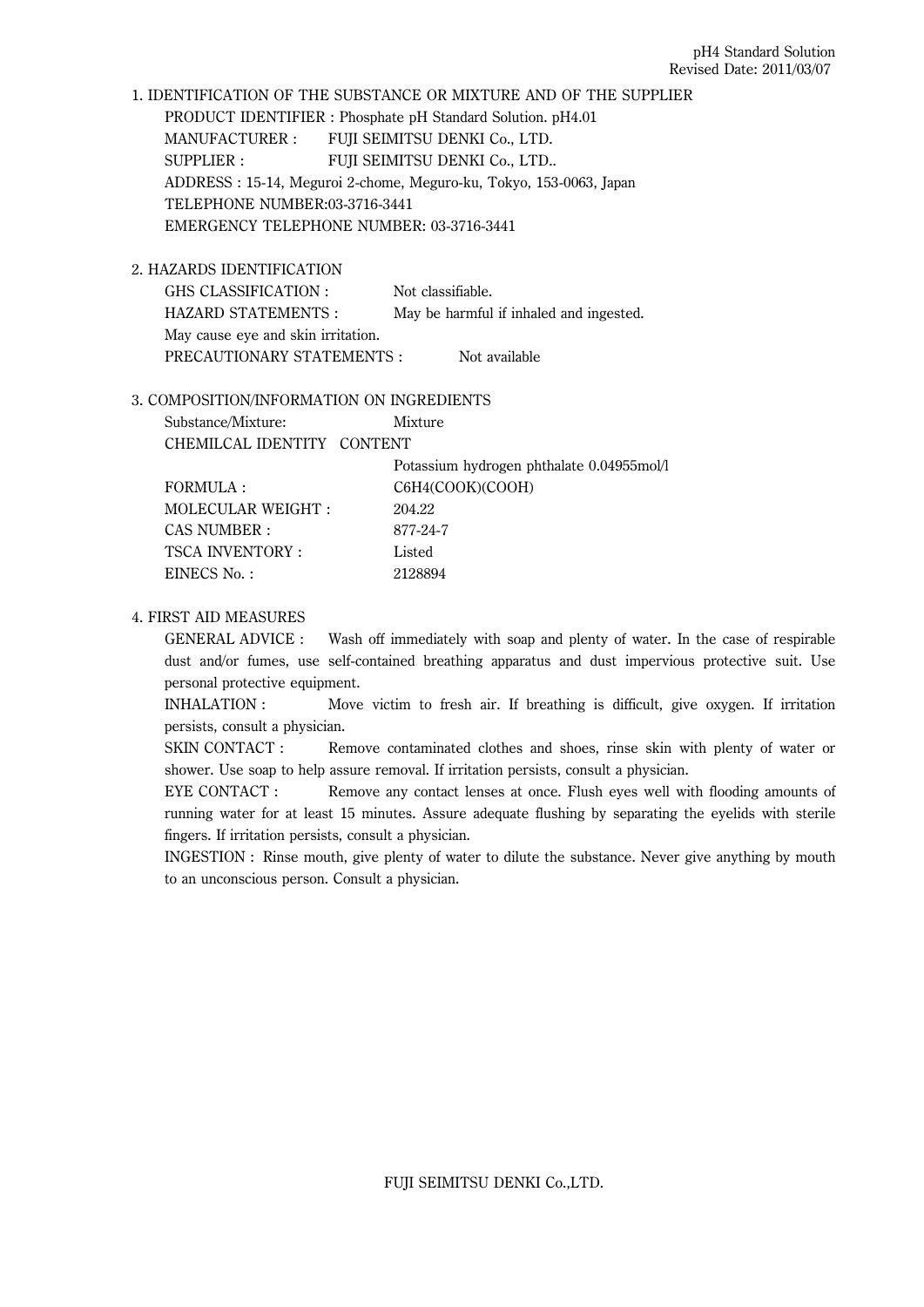### 5. FIRE FIGHTING MEASURES

EXTINGUISHING MEDIA : Not combustible. Use extinguishing media appropriate to the surrounding fire.

FIRE & EXPLOSION HAZARDS : Toxic and irritating, fumes or smoke may be emitted.

SPECIAL PROTECTIVE EQUIPMENT FOR FIREFIGHTERS : Firemen should wear normal protective equipment(full bunker gear)and positive-pressure self-contained breathing apparatus.

## 6. ACCIDENTAL RELEASE MEASURES

PERSONAL PRECAUTIONS : Remove ignition sources and ventilate the area. In case of insufficient ventilation, wear suitable respiratory equipment. Avoid contact with skin and eyes.

ENVIRONMENTAL PRECAUTIONS : Prevent spills from entering sewers, watercourses or low areas.

METHODS FOR CLEANING UP : Do not touch spilled material without suitable protection(See section 8). Take up spilled material with ashes or other absorbents. After material is completely picked up, wash the spill site with soap and water and ventilate the area. Put all wastes in a plastic bag for disposal and seal it tightly. Remove, clean, or dispose of contaminated clothing.

### 7. HANDLING AND STORAGE

PRECAUTION FOR SAFE HANDLING : Avoid contact with eyes, skin and clothing. Avoid prolonged or repeated exposure. Handle material with suitable protection.

CONDITIONS FOR SAFE STORAGE : Store away from sunlight in well-ventilated dry place at room temperature (preferably cool place). Keep container tightly closed.

INCOMPATIBILITIES : Not available

## 8. EXPOSURE CONTROLS/PERSONAL PROTECTION

ENGINEERING MEASURES : Use exhaust ventilation to keep airborne concentrations below exposure limits. Use only with adequate ventilation.

VENTILATION : Local Exhaust ; Necessary, Mechanical(General) ; Necessary

# Special; Closed system is recommended.

INDIVIDUAL PROTECTION MEASURES ;

Respiratory protection : NIOSH/MSHA or European Standard EN149 approved respirator

- Hand protection : Chemical resistant gloves
- Eye protection : Safety glasses(goggles)
- Skin protection : Protective clothing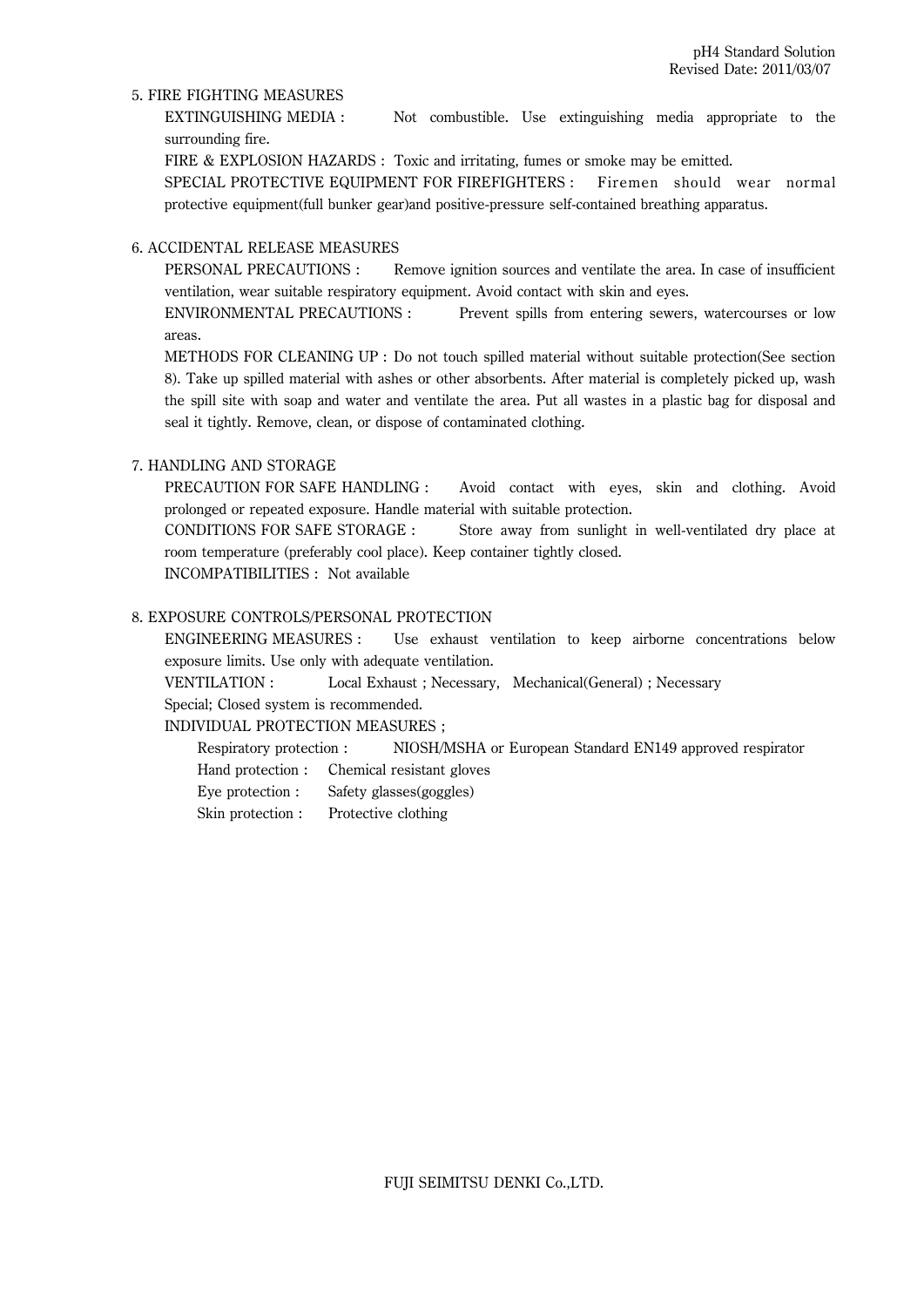9. PHYSICAL AND CHEMICAL PROPERTIES APPEARANCE : Colorless clear liquid ODOUR : None  $pH : 4.01$  (at 25 °C = 77° F) MELTING POINT : Approx. 0℃ INITIAL BOILING POINT : Approx. 100℃ FLASH POINT : Not available FLAMMABILITY (solid, gas) : ----- EXPLOSIVE LIMITS : Not available VAPOR PRESSURE : Not available SPECIFIC GRAVITY : Not available SOLUBILITY IN ; WATER : Miscible PARTITION COEFFICIENT : Not available DECOMPOSITION TEMPERATURE : Not available 10. STABILITY AND REACTIVITY CHEMICAL STABILITY : Stable under recommended storage conditions. CONDITIONS TO AVOID : Sunlight, heat 11. TOXICOLOGICAL INFORMATION ACUTE TOXICITY(oral/dermal/inhalation) : Not available as the mixture (1); LD50(orl,rat): 3200mg/kg(RTECS) SKIN CORROSION/IRRITATION : Not available as the mixture EYE DAMAGE/EYE IRRITATION : Not available as the mixture RESPIRATORY OR SKIN SENSITIZATION : Not available as the mixture and components GERM CELL MUTAGENICITY : Not available as the mixture and components TOXIC TO REPRODUCTION : Not available as the mixture and components STOST-SINGLE EXPOSURE : Not available as the mixture and components STOST-REPEATED EXPOSURE : Not available as the mixture and components ASPIRATION TOXICITY : Not available as the mixture and components CARCINOGENICITY : Not available as the mixture and components ADDITIONAL INFORMATION ; NTP: Not listed IARC : Not listed OSHA : Not listed

ACGIH : Not listed